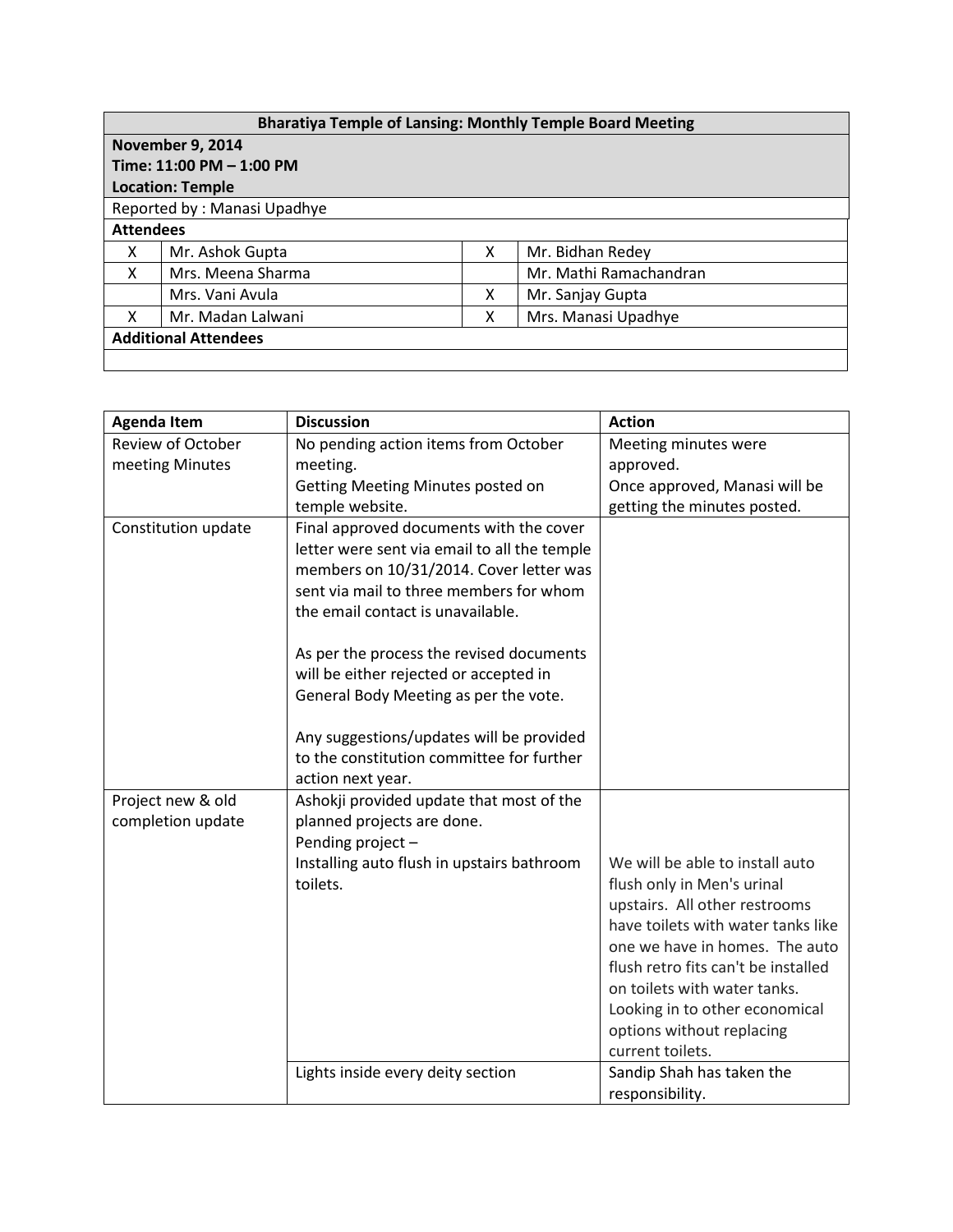| Meridian township               | Reviewed the letter, the trees were not                                  | Bidhan to talk to township office.                     |
|---------------------------------|--------------------------------------------------------------------------|--------------------------------------------------------|
| letter to install trees on      | cut by the temple. Bidhan will be                                        |                                                        |
| temple's backside               | contacting the township office to provide                                |                                                        |
|                                 | them further information                                                 |                                                        |
| Nomination of Board             | Nomination forms for 3 nominees were                                     |                                                        |
| members & GBM                   | received and given to the nomination                                     |                                                        |
| preparation                     | committee by Ashokji.                                                    |                                                        |
|                                 |                                                                          |                                                        |
|                                 | Financial report for 2013 will be prepared                               | Financial Report by Madanji.                           |
|                                 | by Madanji and will be sent to all the                                   |                                                        |
|                                 | board members. Once approved by the                                      |                                                        |
|                                 | board members the report will be sent to                                 |                                                        |
|                                 | the community via email before the GBM.                                  |                                                        |
| Temple activity update          | Meenaji provided update for multiple                                     |                                                        |
|                                 | temple activities -                                                      |                                                        |
|                                 | Request from Neeti Thakur for using the                                  |                                                        |
|                                 | temple for Zumba - Not approved.                                         |                                                        |
|                                 |                                                                          |                                                        |
|                                 | Request for keeping a book in temple                                     |                                                        |
|                                 | library - Sanjiv Dagli will review the book<br>and then decide.          |                                                        |
|                                 |                                                                          |                                                        |
|                                 | Adding curtains to basement windows -                                    |                                                        |
|                                 | Some devotees have expressed their                                       |                                                        |
|                                 | desire to get it done at no cost to the                                  |                                                        |
|                                 | temple - Approved                                                        |                                                        |
|                                 |                                                                          |                                                        |
|                                 | Responsibilities of both the priests -Both                               | Priest committee will follow up                        |
|                                 | the priest has been informed about                                       | with the priests on a regular                          |
|                                 | expected job responsibilities. A list has                                | basis.                                                 |
|                                 | been given to them.                                                      |                                                        |
|                                 |                                                                          |                                                        |
|                                 | Meenaji informed about her out of town                                   | Meenaji will prepare a list of                         |
|                                 | dates. Meenaji will talk to volunteers for                               | events, assigned person and                            |
|                                 | taking care of different activities that she                             | contact info for that person to                        |
|                                 | usually does - e.g. First Sunday Puja                                    | ensure smooth temple                                   |
|                                 | coordination.                                                            | operations.                                            |
|                                 |                                                                          |                                                        |
| Priest committee                | Change in temple weekend time was                                        | Email sent to the community                            |
| update                          | requested by Shastriji and Panditji -                                    | informing temporary change in                          |
|                                 | Approved by Ashokji via email post                                       | temple weekend hours while<br>Panditji is on vacation. |
|                                 | meeting.<br>Balance as of $11/09/2014$ - around                          |                                                        |
| Treasurer's Report -<br>Madanji | \$87000.00.                                                              |                                                        |
|                                 | \$30K paid additionally towards the                                      |                                                        |
|                                 |                                                                          |                                                        |
|                                 |                                                                          |                                                        |
|                                 | principal over and above the regular<br>monthly mortgage payment. And no |                                                        |